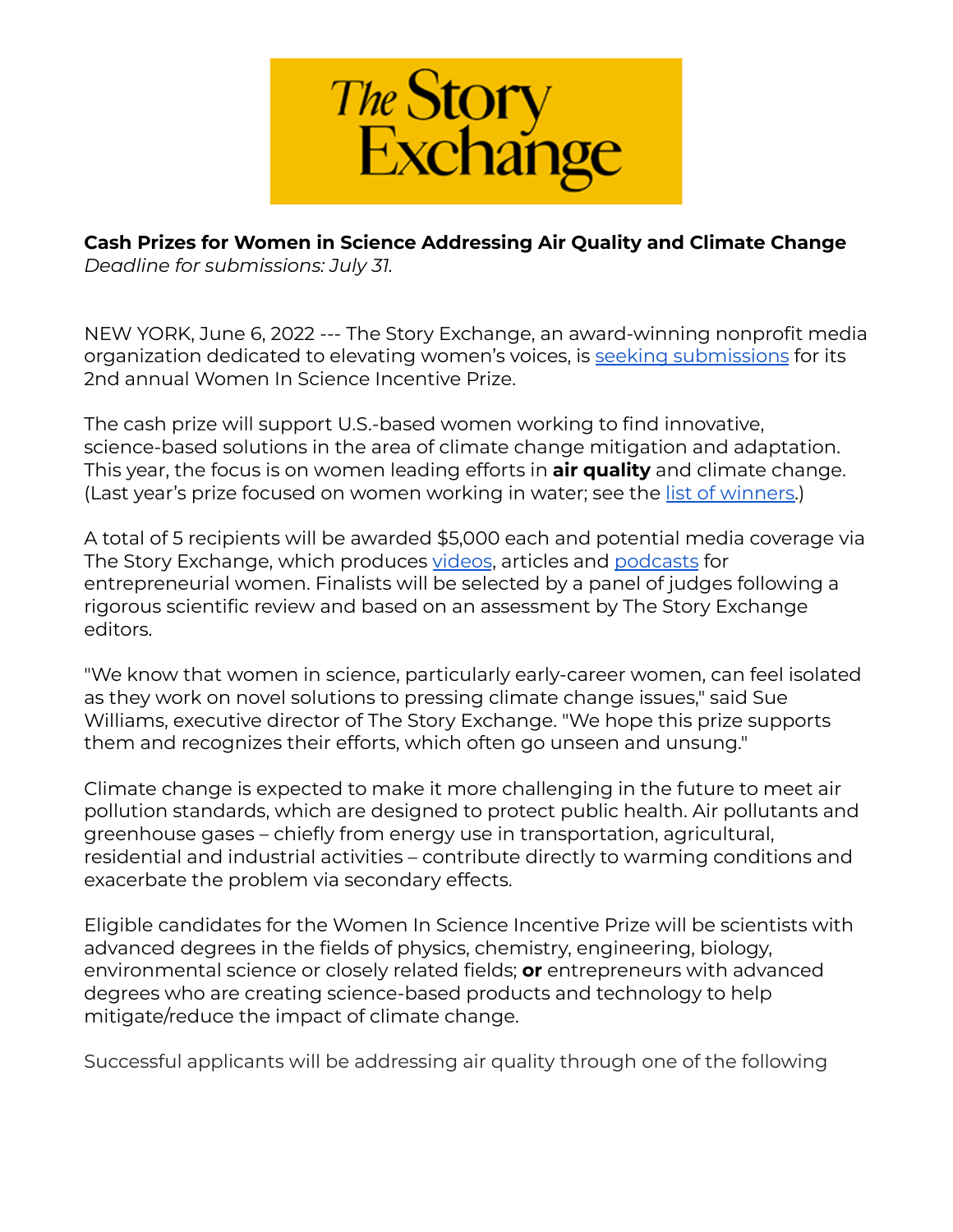areas:

- Advanced monitoring and quantification of pollutant emissions at high spatial resolution; pollutant transport and transformation processes; innovative life cycle analysis.
- Secondary effects wildfires, particulate matter, extreme heat and ozone.
- Energy: fossil alternatives, efficiency and conservation in industrial, agriculture or urban settings; decarbonization.
- Transformative technology for remediation, reduction or prevention greenhouse gas emissions reduction; technology substitution; carbon sequestration; advanced materials for climate change mitigation.

## **Application Process**

The Story Exchange is requesting preliminary applications in advance of full applications to increase the overall quality of submissions and assist staff and judges in managing the review process. A subset of applicants will be invited to submit full applications. Winners will be announced in December.

The application form is here: <https://thestoryexchange.org/women-in-science-incentive-prize-2022/>

The following is the timetable and list of requirements:

**July 31, 2022: Preliminary applications are due.** Applications must provide a CV and statement (maximum 800 words) describing their work and professional goals, including impact; and intended use of funds. Applicants must also provide a statement (maximum 500 words) about their personal story, including biggest personal/professional challenges. *The Story Exchange is committed to including diverse voices and [perspectives](https://www.uvm.edu/node/258455) and welcomes applications from the BIPOC and LGBTQ communities.*

**Sept. 6, 2022: Semi-finalists will be invited** to submit a full application.

**Oct. 15, 2022: Full applications are due.** Applicants must provide a statement (maximum 1,500 words) describing scientific objectives and environmental impact of their research or startup; feasibility of the methods to address air quality; and a clear and succinct description of scientific evidence supporting the proposed research or business. Candidates must also submit a letter of recommendation from an external person familiar with their work and qualifications.